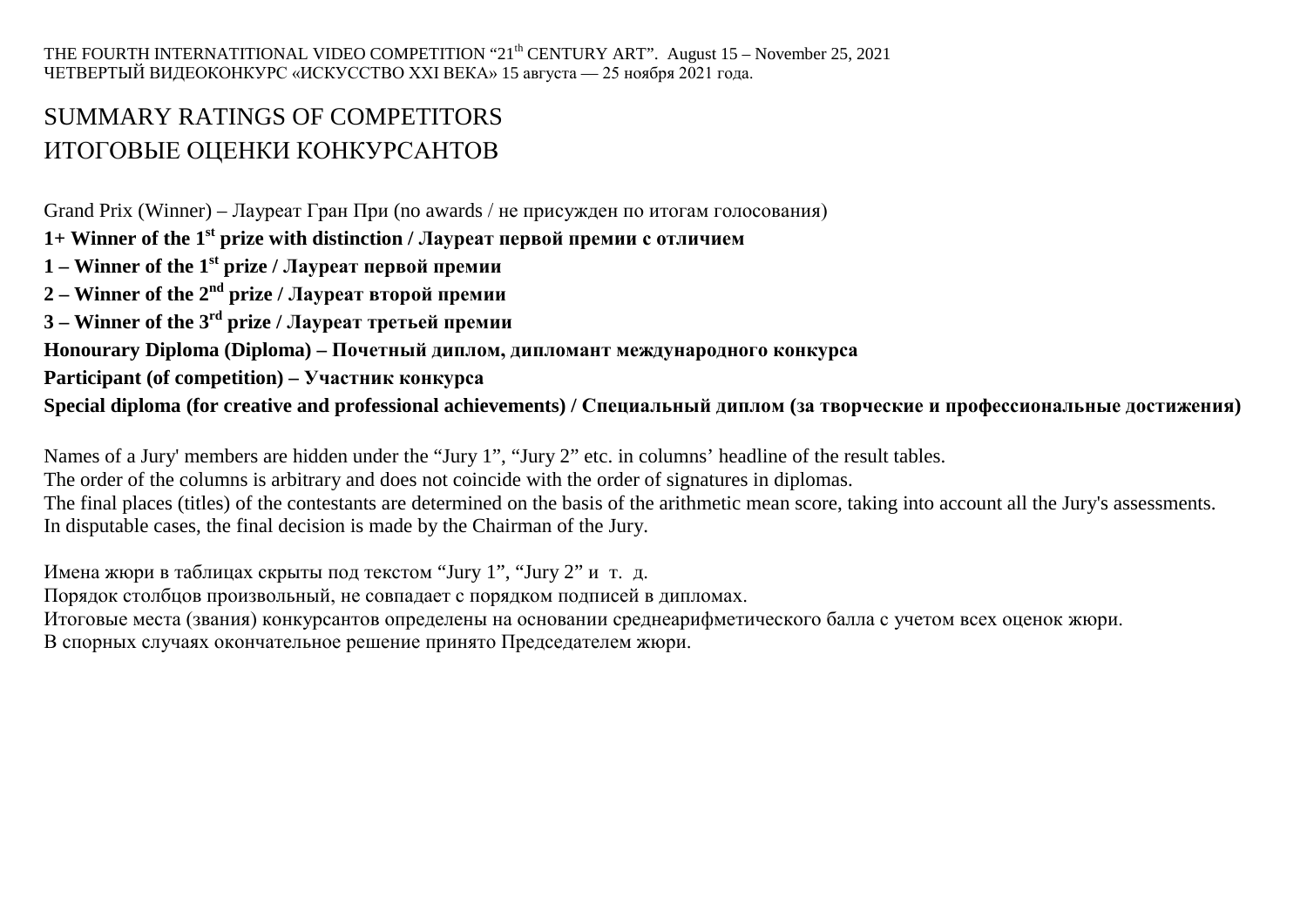### **PIANO: SOLOISTS, SOLOIST WITH ORCHESTRA, PIANO ENSEMBLES ФОРТЕПИАНО: СОЛЬНОЕ ИСПОЛНЕНИЕ, СОЛИСТ С ОРКЕСТРОМ, ФОРТЕПИАННЫЕ АНСАМБЛИ**

Chairman of the Jury **Tetyana Roshchyna**  The Jury: **Dana Ali Lubov Boruhzon Olha Liforenko Maryna Matvieieva Tatjana Romaškina Stanislaw Tichonow Eleonora Tkach Svetlana Vdovenko** 

### **PIANO SOLO, SOLOIST WITH ORCHESTRA / СОЛЬНОЕ ФОРТЕПИАНО, СОЛИСТ С ОРКЕСТРОМ**

| $N_{\cdot}$    | Competitors                                              | Final<br><b>Places</b> | Jury 1         | Jury 2 | Jury 3 | Jury 4 | Jury 5         | Jury 6      | Jury 7         | Jury 8           | Jury 9 | Program                                                                                                                                                                  |
|----------------|----------------------------------------------------------|------------------------|----------------|--------|--------|--------|----------------|-------------|----------------|------------------|--------|--------------------------------------------------------------------------------------------------------------------------------------------------------------------------|
| $\mathbf{1}$ . | <b>Saida Dulati</b><br>Саида Дулати<br>group             |                        | $\overline{2}$ | 3      |        | 3      | 3              | Diplo<br>ma | Diplo<br>ma    | Partici-<br>pant | 3      | J. S. Bach Two-Part Invention in C major<br>F. Kuhlau Sonatina in C major, Op. 55, No. 1 (1 <sup>st</sup> mvt.)<br>K. Czerny Etude No. 4, Op. 299<br>G. Zhubanova Legend |
| 2.             | <b>Michael Grauberger</b><br>Михаэль Граубергер<br>group |                        | 2              |        | 3      | 2      | 2              |             | $\overline{c}$ | $\overline{2}$   |        | <b>R. Glier Mazurka</b><br><b>T. Lack Tarantelle</b>                                                                                                                     |
| 3.             | Anfisa Pazhaeva<br>Анфиса Пажаева<br>group               |                        | $2+$           |        | 3      |        | $\overline{2}$ |             | 3              | $\overline{c}$   |        | <b>W. A. Mozart</b> Sonatina in C major $(1^{\text{st}} \text{ mvt.})$<br>S. Prokofiev March from the cycle "Children's Music"                                           |
| 4.             | Irina Teplova<br>Ирина Теплова<br>group                  |                        | 3              |        | 3      |        | 2              |             | 3              | 3                |        | P. Tchaikovsky The New Doll (from "Children's Album")<br><b>D. Shostakovich Dance</b><br>(from the suite "Dances of the Dolls)                                           |
| 5.             | Alina Kravchenko<br>Алина Кравченко<br>group             |                        | 3              | ∠      |        | ◠      | 3              |             |                | Diplo<br>ma      |        | W. Gillock Moonlight mood<br>P. Tchaikovsky Winter morning<br>(from "Children's Album")                                                                                  |
| 6.             | Sofiia Krasnozhon<br>София Красножон<br>group            | $1+$                   |                | $1+$   |        |        |                |             |                |                  |        | A. Scriabin Nocturne in F sharp minor, Op. 5<br>D. Shostakovich Prelude No. 17 in A flat major                                                                           |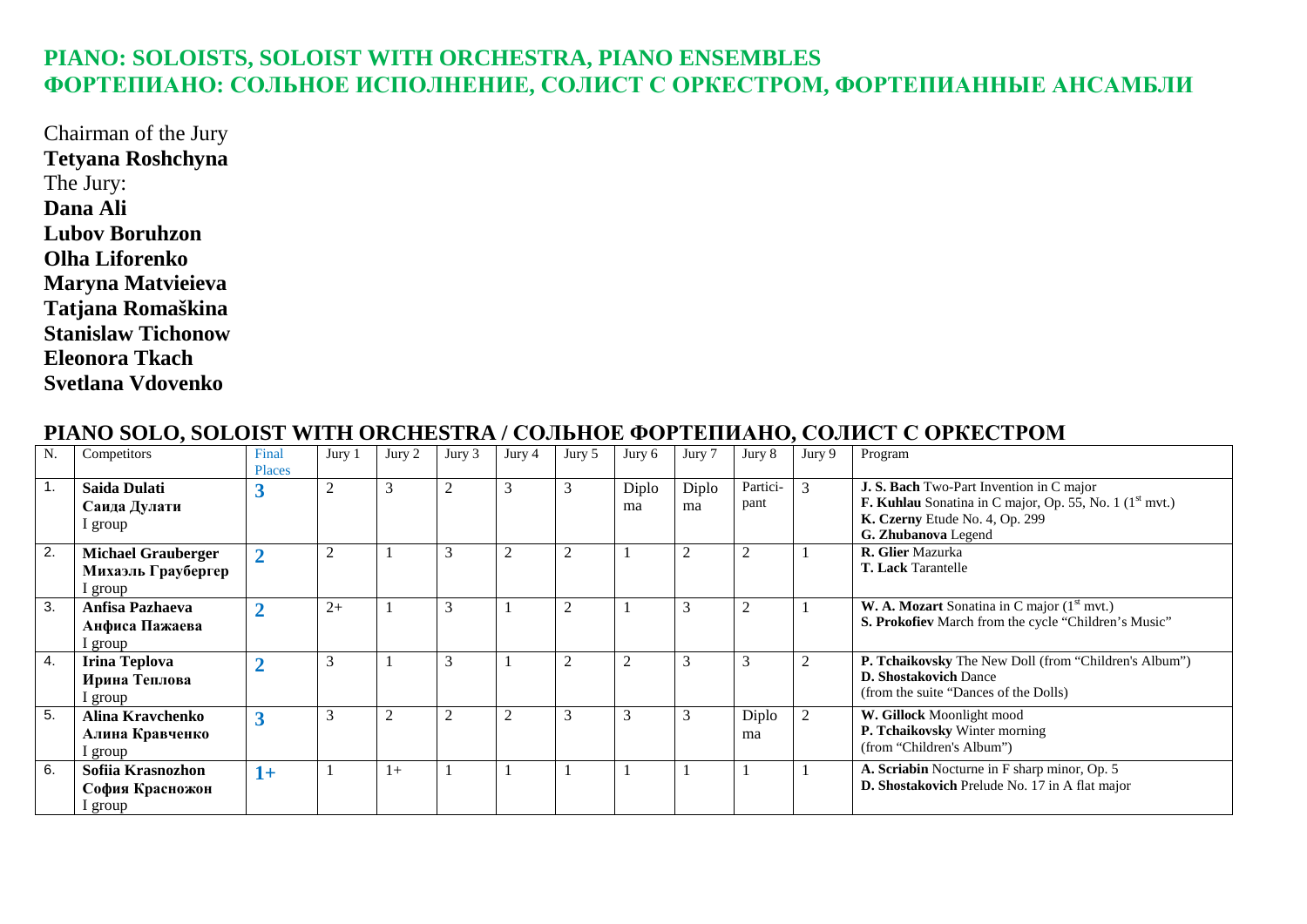| 7.  | <b>Zhannur Aizharyk</b><br>Жаннур Айжарык<br>II group               | $\overline{\mathbf{3}}$    | $\boldsymbol{2}$ | 3              | 3              | 3              | 3              | $\mathfrak{2}$ | Partici-<br>pant | Diplo<br>ma    | $\mathfrak{Z}$ | J. S. Bach Three-Part Invention in D minor<br>M. Clementi Sonatina in C major (1 <sup>st</sup> mvt.)<br>I. Cramer Etude No. 4<br>E. Brusilovsky Fergana Skullcap                                                                      |
|-----|---------------------------------------------------------------------|----------------------------|------------------|----------------|----------------|----------------|----------------|----------------|------------------|----------------|----------------|---------------------------------------------------------------------------------------------------------------------------------------------------------------------------------------------------------------------------------------|
| 8.  | <b>Liya Dulati</b><br>Лия Дулати<br>II group                        | $\mathbf{1}$               |                  | $\sqrt{2}$     |                | $\overline{2}$ | -1             | $\mathbf{1}$   | $\sqrt{2}$       | $2+$           | $\mathbf{1}$   | (Ферганская тюбетейка)<br>J. S. Bach Prelude and Fugue in C minor (WTK, Book I)<br>J. Haydn Sonata in G minor (1st mvt.)<br>E. Grieg Nocturne<br>K. Czerny Etude No. 13, Op. 740                                                      |
| 9.  | Eva Inzevatova<br>Ева Инжеватова<br>II group                        | $\mathbf{1}$               | $\mathbf{1}$     | $1+$           |                | $\mathbf{1}$   | $\overline{2}$ |                | 3                |                | $\sqrt{2}$     | E. Grieg Procession of the Dwarfs<br><b>M. Clementi</b> Sonata in B minor $(1st$ mvt.)                                                                                                                                                |
| 10. | <b>Polina Shamina</b><br>Полина Шамина<br>II group                  | $\mathbf{1}$               |                  | $\mathbf{1}$   | $\overline{2}$ | $\mathbf{1}$   | $\mathbf{1}$   | $\mathbf{1}$   | $\overline{1}$   | Diplo<br>ma    | $\mathbf{1}$   | P. Tchaikovsky Nocturne in C sharp minor<br>S. Prokofiev Prelude in C major                                                                                                                                                           |
| 11. | Darya Korionova<br>Дарья Корионова<br>II group                      | $\overline{2}$             | $\overline{2}$   | $\sqrt{2}$     | 3              | $\mathfrak{Z}$ | $\overline{2}$ | $\mathfrak{2}$ |                  | Diplo<br>ma    | $\sqrt{2}$     | L. van Beethoven Easy Variations in G major<br>S. Prokofiev Repentance (Children's Music, Op. 65 No. 5)                                                                                                                               |
| 12. | <b>Ashot Mkhitaryan</b><br>Ашот Мхитарян<br>III group               | $\overline{2}$             | $1 -$            | $2 -$          |                | $\sqrt{2}$     | $\overline{2}$ |                | $\overline{2}$   | $\mathbf{2}$   | 1              | J. S. Bach Prelude and Fugue in A flat major (WTK, Book I)<br>W. A. Mozart Sonata in A minor K. 310 (1 <sup>st</sup> mvt.)<br>F. Chopin Fantaisie Impromptu in C sharp minor, Op. 66                                                  |
| 13. | <b>Lukian Hluschenko</b><br>Лукьян Глущенко<br>III group            | $\overline{2}$             | 3                | $\overline{2}$ |                | $\overline{3}$ | 3              | $\overline{2}$ | $\mathbf{1}$     | Diplo<br>ma    | $\mathbf{1}$   | A. Lyadov Prelude No. 1, Op. 57<br>A. Lyadov Prelude in B minor<br>S. Rachmaninov Prelude in C sharp minor                                                                                                                            |
| 14. | <b>Jack Augustin Dauner</b><br>Джек Августин<br>Даунер<br>III group | $1+$<br>Special<br>diploma |                  | $1+$           | $1 + + +$      |                |                | $1+$           |                  | $1+$           |                | F. Mendelssohn-Bartholdy<br>Fantasia, Op. 28; I. Con moto agitato - Andante<br><b>M. Ravel</b> Sonatine $(2^{nd}$ and $3^{rd}$ mvt.)                                                                                                  |
| 15. | Leyla Tagieva<br>Лейла Тагиева<br>III group                         | $\overline{2}$             | $\overline{2}$   | $1+$           | $\overline{2}$ | $\mathbf{1}$   | $\overline{2}$ |                | $\overline{2}$   | $\overline{2}$ | $\overline{2}$ | P. Tchaikovsky Dumka<br>S. Rachmaninov Etude in C minor, Op. 39                                                                                                                                                                       |
| 16. | Arina Gerasimova<br>Арина Герасимова<br>III group                   | $\overline{2}$             | $\overline{c}$   | $\sqrt{2}$     | $\overline{c}$ | $\overline{2}$ | $\overline{2}$ | $\mathfrak{2}$ | $\overline{2}$   | 3              | $\mathfrak{Z}$ | J. S. Bach Prelude and Fugue in F major (WTK, Book I)<br>N. Berestov Cycle "Northern Landscapes":<br>"Light of a Distant Star"<br>"Song of the Musher"                                                                                |
| 17. | Liia Shcherbyna<br>Лія Щербина<br>IV group                          | $\overline{\mathbf{3}}$    | $\sqrt{2}$       | 3              | 3              | 3              | 3              | 2              | 3                | Diplo<br>ma    | 3              | J. S. Bach<br>Prelude and Fugue in G sharp minor (WTK, Book I)<br>L. van Beethoven<br>Sonata in G major, Op. 31, No. 1 (1 <sup>st</sup> mvt.)<br>S. Rachmaninov Etudes-Tableaux, Op. 39 No. 8<br>J. Sibelius Concert Etude in A minor |
| 18. | <b>Nikolaos Permiakov</b><br>Николай Пермяков<br>IV group           | $1+$                       | $\mathbf{1}$     | -1             | Grand<br>Prix  | $\mathbf{1}$   | -1             | -1             | $\overline{2}$   |                | $\mathbf{1}$   | A. Scriabin<br>5 Etudes from Opus 8:<br>No. 2, No. 3, No. 4, No. 5, No. 12                                                                                                                                                            |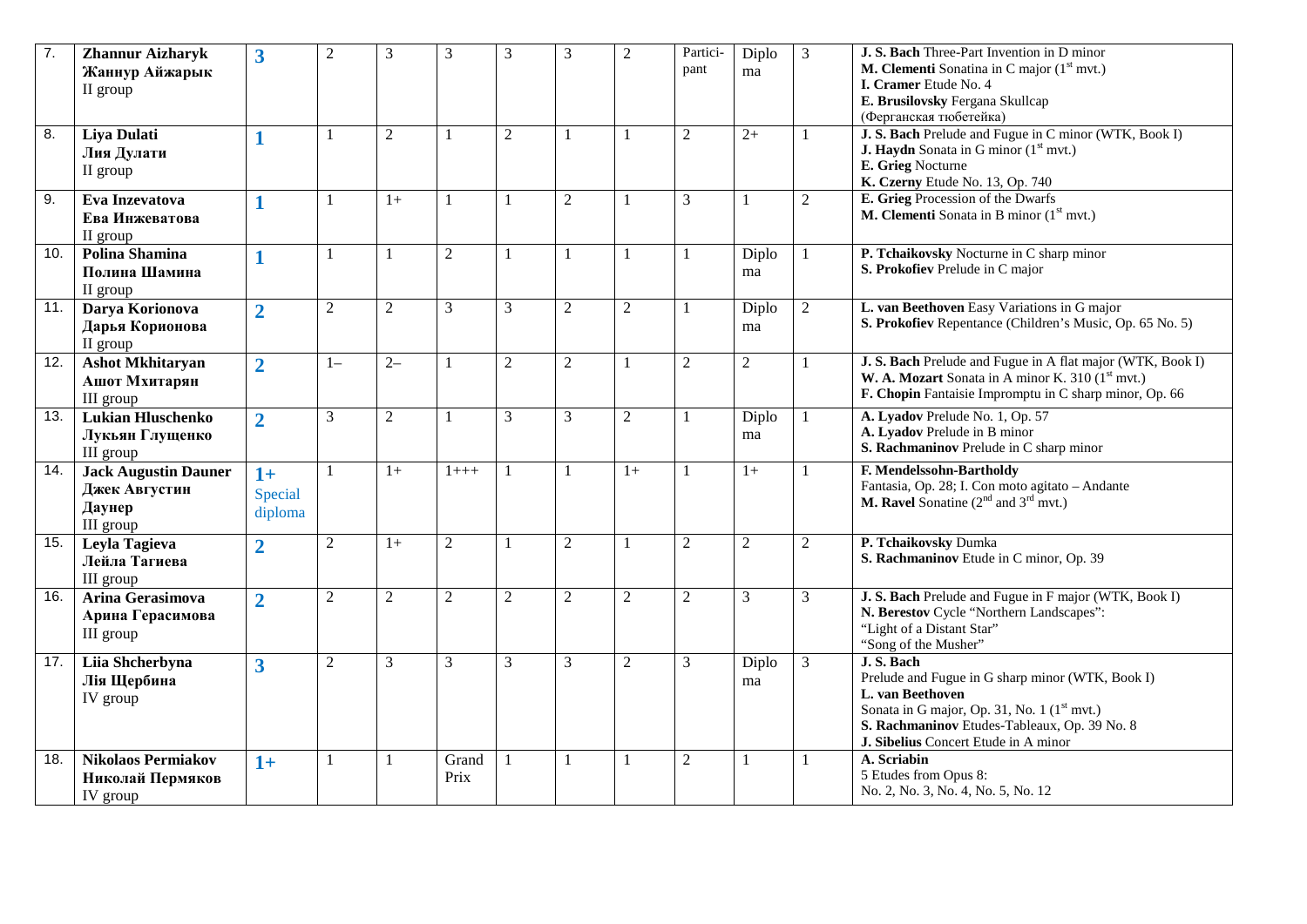| 19.             | Nadiya Boyko<br>Надія Бойко<br>IV group                                  | $\overline{2}$   | $\mathbf{1}$     | $\overline{2}$   | $\overline{c}$   | $\mathbf{1}$    | $\overline{2}$ | 1              | $\overline{2}$   | $\overline{2}$          | $\overline{2}$ | D. Scarlatti<br>8 Sonatas (Longo):<br>№ 6 c-moll, № 118 f-moll, № 50 B-dur, № 366 d-moll,<br>№ 325 e-moll, № 423 d-moll, № 358 C-dur,<br>№ 422 d-moll                                                          |
|-----------------|--------------------------------------------------------------------------|------------------|------------------|------------------|------------------|-----------------|----------------|----------------|------------------|-------------------------|----------------|----------------------------------------------------------------------------------------------------------------------------------------------------------------------------------------------------------------|
| 20.             | <b>Tongxin Guo</b><br>Тунсинь Гуо<br>IV group                            | Partici-<br>pant | Partici-<br>pant | Partici-<br>pant | Partici-<br>pant | Partici<br>pant | Diplo<br>ma    | Diplo<br>ma    | Partici-<br>pant | Partici-<br>pant        | 3              | L. van Beethoven<br>Sonata in F minor, Op. 2 No. 1 (1 <sup>st</sup> and 2 <sup>nd</sup> mvt.)<br>F. Chopin Polonaise, Op. 53 No. 6                                                                             |
| $\overline{21}$ | Olena Tolokolnikova<br>Елена<br>Толокольникова<br>IV group               | $\mathbf{1}$     | $\overline{1}$   | $\overline{2}$   |                  | $\overline{2}$  | $\overline{2}$ | $\mathbf{1}$   | 1                |                         | 1              | J. Haydn Andante with Variations in F minor<br>M. Ravel Jeux d'eau                                                                                                                                             |
| 22.             | Sabina Sakeyeva<br>Сабина Сакеева<br>IV group                            | $\overline{2}$   | $\overline{2}$   | $\overline{c}$   | 3                | $\overline{2}$  | $\mathbf{1}$   | 1              |                  | $\overline{2}$          | $\overline{2}$ | R. Schumann Variation "ABBEG", Op. 1<br>S. Prokofiev Sarcasms, Op. 17                                                                                                                                          |
| 23.             | <b>Roman Prasalov</b><br>Роман Прасалов<br>IV group                      | $1+$             | Grand<br>Prix    | -1               | $1+$             | $\mathbf{1}$    | Grand<br>Prix  | $1+$           | Grand<br>Prix    | $1+$                    | $\sqrt{2}$     | L. van Beethoven<br>Sonata in F minor, Op. 57 "Appassionata"                                                                                                                                                   |
| 24.             | Veronika Galembo<br>Вероника Галембо<br>IV group                         | $\mathbf{1}$     | $\overline{2}$   | $\overline{2+}$  |                  | $\overline{2}$  | $\mathbf{1}$   | Grand<br>Prix  | $\overline{2}$   | $\overline{2}$          | 1              | L. van Beethoven Sonata in E flat major, Op. 81a (1st mvt.)<br>F. Chopin Etude in A minor, Op. 25<br>A. Scriabin Sonata Fantasy No. 2, Op. 19                                                                  |
| $\overline{25}$ | <b>Anna Habruk</b><br>Анна Габрук<br>IV group                            | $\overline{2}$   | $\overline{1}$   | $\overline{2}$   | $\overline{c}$   | $\overline{2}$  | $\overline{2}$ | 3              |                  | $\overline{2}$          | $\mathbf{1}$   | S. Prokofiev Three Pieces "Thoughts", Op. 62<br>F. Chopin Nocturne in B major, Op. 9 No. 3<br><b>B. Kryvopust Rondo-Toccata</b><br>(Рондо-токата, або згадка про Діда-Дударика)                                |
| 26.             | <b>Oleksandra</b><br>Liubchynska<br>Олександра<br>Любчинська<br>IV group | $\overline{2}$   | $\mathbf{1}$     | $\overline{c}$   | $\overline{2}$   | $\sqrt{2}$      | 2              | $\overline{2}$ | -1               | $\overline{2}$          | -1             | S. Vilka Meditation<br>D. Shostakovich Prelude and Fugue in A major<br>S. Prokofiev Tales of an Old Grandmother<br>(Сказки старой бабушки)<br>C. Debussy Etude No. 8 in D minor                                |
| 27.             | Vardan Gyodakyan<br>Вардан Гедакян<br>V group                            | $1+$             | Grand<br>Prix    |                  | Grand<br>Prix    |                 |                | $1+$           |                  | $1+$<br>(Grand<br>Prix) | Grand<br>Prix  | F. Liszt Ballada No. 2<br><b>B. Bartok Sonata</b>                                                                                                                                                              |
| 28.             | Dana Assylbekkyzy<br>Дана Асылбеккызы<br>V group                         | $1+$             | Grand<br>Prix    | $\mathbf{1}$     | $\overline{c}$   | $\mathbf{1}$    | 1              | Grand<br>Prix  | Grand<br>Prix    |                         | $\mathbf{1}$   | <b>J. Brahms</b> Sonate No. 1 C-dur, Op. 1 (1 <sup>st</sup> mvt.)<br><b>D. Shostakovich Preludes</b> , Op. 34 $(1 – 9)$                                                                                        |
| 29.             | <b>Zhanel Rayeva</b><br>Жанель Раева<br>V group                          | $\overline{2}$   | $\overline{1}$   | $\overline{2}$   | $\overline{c}$   | 3               | $\overline{2}$ | 1              | $\overline{2}$   | 3                       | $\overline{2}$ | D. Scarlatti Two Sonatas:<br>No. 366 in D minor and K 466 in F minor<br>A. Lyadov Three Preludes<br>S. Rachmaninov Etudes-Tableaux in E flat minor<br>Kazakh Folk Song "Kusni Korlan" arranged by Kali Raushan |
| 30.             | Anastasia Borodkina<br>Анастасия Бородкина<br>V group                    | 1                | $1+$             | $\boldsymbol{2}$ |                  | $\mathfrak{2}$  | Grand<br>Prix  | $1+$           |                  | $1+$<br>(Grand<br>Prix) | $\mathbf{1}$   | J. S. Bach Chromatic Fantasy and Fugue in D minor<br>F. Liszt Etude by Paganini in A minnor<br>A. Rosenblatt Variations on the theme by Paganini                                                               |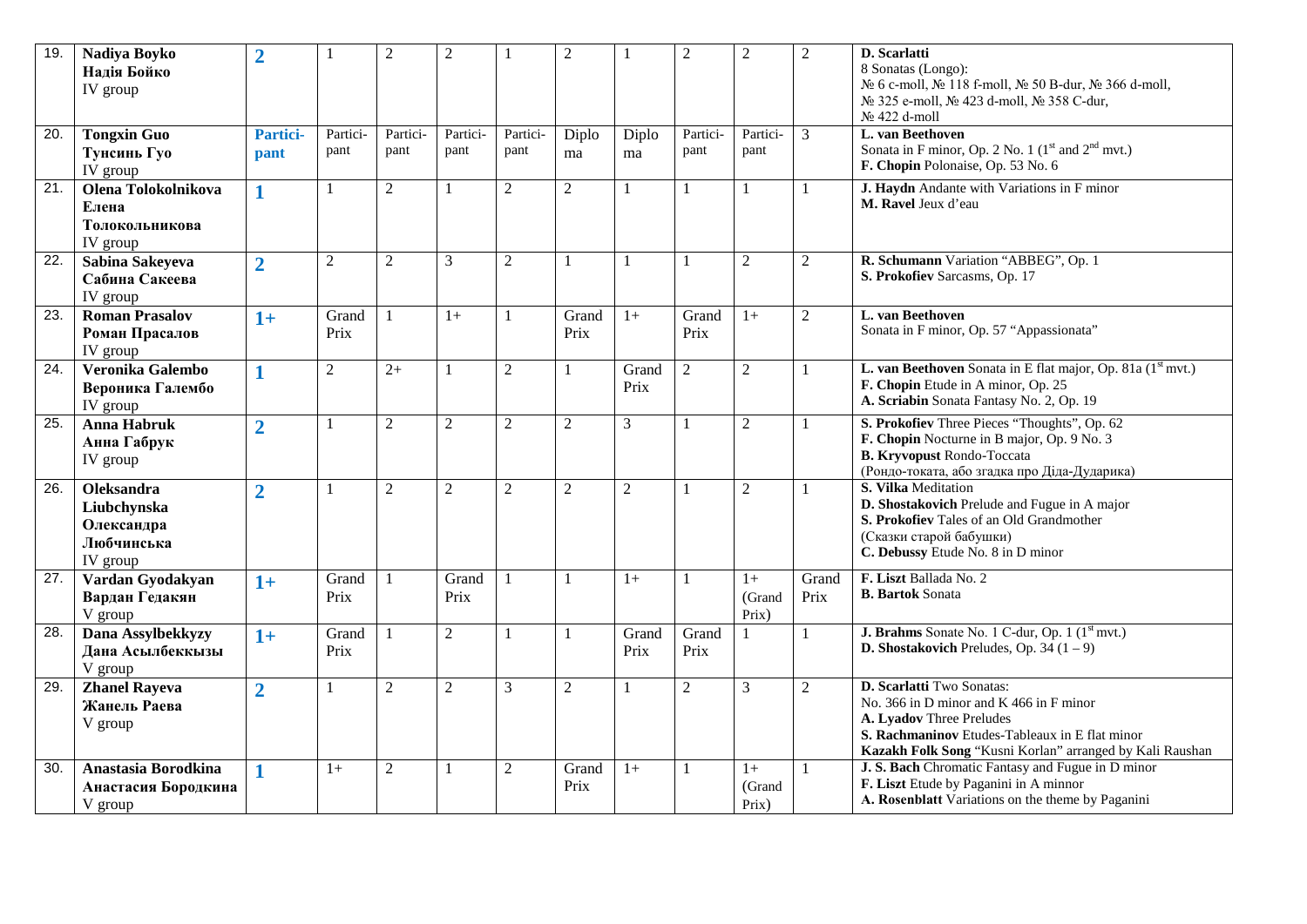| 31. | <b>Nazerke</b><br>Kabdrakhmanova<br>Назерке<br>Кабдрахманова<br>V group                  | 3              | 3              | 3              | 3 | 3              | 3              |                | 3              |                | $\overline{c}$ | D. Shostakovich Prelude and Fugue in B flat major<br>L. van Beethoven Sonata No. 18 Op. 31-3 (1st mvt.)<br><b>S. Rachmaninov Polka</b><br>Kazakh Folk Song "Kusni Korlan" arranged by Kali Raushan |
|-----|------------------------------------------------------------------------------------------|----------------|----------------|----------------|---|----------------|----------------|----------------|----------------|----------------|----------------|----------------------------------------------------------------------------------------------------------------------------------------------------------------------------------------------------|
| 32. | Violetta Fialko<br>Виолетта Фиалко<br>V group                                            | $\overline{2}$ | $\overline{c}$ | $\overline{2}$ | 2 | $\overline{2}$ |                | $\overline{2}$ | 3              | $\overline{2}$ |                | N. Medtner Sonata reminiscenza, Op. 39 No. 1<br>S. Rachmaninov Etudes-Tableaux, Op. 39 No. 8<br>S. Rachmaninov Etudes-Tableaux, Op. 39 No. 9                                                       |
| 33. | Domantė<br>Matulevičiūtė<br>Доманте<br>Матулевичюте<br>V group                           | $\overline{2}$ | $\overline{2}$ | $\overline{2}$ | 3 | 3              | $\overline{2}$ | $\overline{2}$ |                | $1+$           | $\overline{2}$ | F. Liszt Hungarian rhapsody No. 13<br>A. Remesa "Stigmos", five miniatures for piano                                                                                                               |
| 34. | Elena Mikheeva<br>Елена Михеева<br>VI group                                              | $1+$           | $1 -$          |                |   |                |                |                | Grand<br>Prix  |                |                | F. Chopin Variations brillantes, Op.12<br>F. Chopin – F. Liszt "Mädchens Wunsch" (The Wish)<br>from the cycle "6 Polish Songs"<br>A. Lyadov Prelude, Op. 57<br>N. Mikheev Theme and 11 Variations  |
| 35. | <b>SOLOIST WITH</b><br><b>ORCHESTRA</b><br>II group<br>Zhanas Bekmyrza<br>Жанас Бекмырза | $\overline{2}$ | $\overline{2}$ | $3-$           | 3 | 3              |                |                | $\overline{2}$ | $\overline{2}$ |                | F. Chopin<br>Concerto No. 2 f-moll, Op. 21 (1 <sup>st</sup> mvt.)                                                                                                                                  |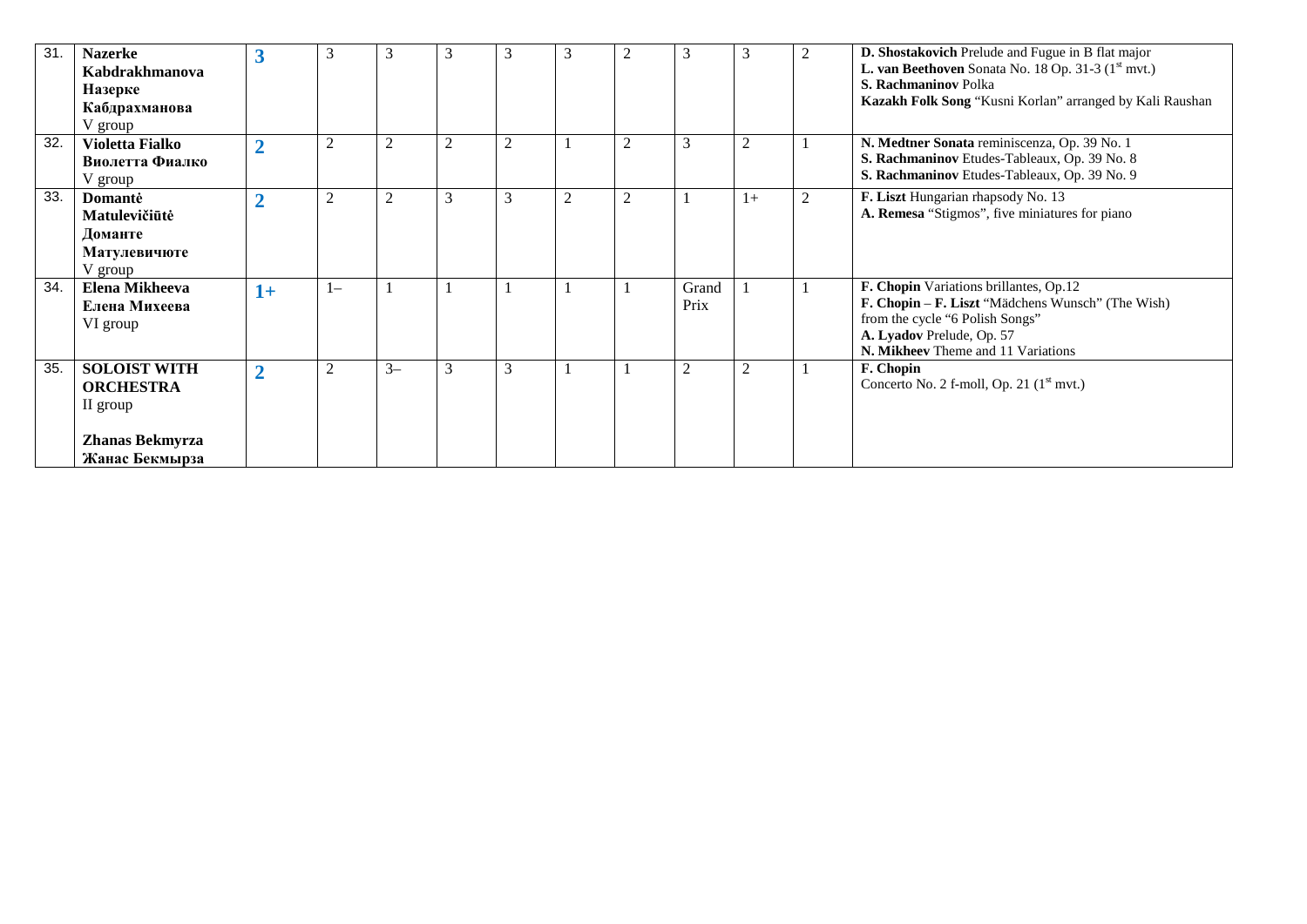# **PIANO ENSEMBLES** (2nd GROUP) **/ ФОРТЕПИАННЫЕ АНСАМБЛИ** (II ГРУППА)

| N. | Competitors                                 | Final          | Jury 1           | Jury $2$       | Jury 3         | Jury 4         | Jury 5         | Jury 6         | Jury 7         | Jury 8         | Jury 9         | Program                                                     |
|----|---------------------------------------------|----------------|------------------|----------------|----------------|----------------|----------------|----------------|----------------|----------------|----------------|-------------------------------------------------------------|
|    |                                             | <b>Places</b>  |                  | $\overline{2}$ | $\overline{2}$ | $\overline{2}$ |                |                |                |                |                | <b>G. Sviridov Pastoral</b>                                 |
| 1. | <b>Elisei Osintsev</b>                      | $\overline{2}$ |                  |                |                |                |                | $\mathbf{1}$   |                | Diplo          | $\overline{2}$ | L. Nikolskaya Polka                                         |
|    | <b>Ekaterina Buzlaeva</b><br>Елисей Осинцев |                |                  |                |                |                |                |                |                | ma             |                |                                                             |
|    |                                             |                |                  |                |                |                |                |                |                |                |                |                                                             |
| 2. | Екатерина Бузлаева<br>Eva Inzevatova        |                |                  | $\overline{3}$ |                |                |                | $\overline{2}$ |                | 3              |                | G. Handel Concerto Grosso in G minor (4 <sup>th</sup> mvt.) |
|    | <b>Svetlana Seledkova</b>                   | $\overline{2}$ | $\overline{2}$   |                | 3              | 2              | 2              |                | $\mathfrak{2}$ |                | $\overline{2}$ | J. Brahms Hungarian Dance No. 5 in F sharp minor            |
|    | Ева Инжеватова                              |                |                  |                |                |                |                |                |                |                |                |                                                             |
|    | Светлана Селедкова                          |                |                  |                |                |                |                |                |                |                |                |                                                             |
| 3. | <b>Olga Gubanova</b>                        |                | $\overline{2}$   |                | 3              | $\overline{1}$ |                |                |                | Diplo          | $\overline{2}$ | Jean-Baptiste Weckerlin 3 Ländler                           |
|    | Elizaveta Kulpina                           | $\overline{2}$ |                  |                |                |                |                |                |                | ma             |                | A. Byzov                                                    |
|    | Ольга Губанова                              |                |                  |                |                |                |                |                |                |                |                | Piece from the Ballet Suite "The Steadfast Tin Soldier"     |
|    | Елизавета Кульпина                          |                |                  |                |                |                |                |                |                |                |                | (Стойкий оловянный солдатик)                                |
| 4. | Darya Korionova                             |                | $\boldsymbol{2}$ | $\mathbf{1}$   | $\mathfrak{Z}$ | $\mathbf{1}$   | $\overline{2}$ | $\overline{2}$ | 3              | Diplo          | $\sqrt{2}$     | <b>Y. Wanhall Two Pieces</b>                                |
|    | Anna Boyarintseva                           | $\overline{2}$ |                  |                |                |                |                |                |                | ma             |                | D. Shostakovich Spring Waltz                                |
|    | Дарья Корионова                             |                |                  |                |                |                |                |                |                |                |                |                                                             |
|    | Анна Бояринцева                             |                |                  |                |                |                |                |                |                |                |                |                                                             |
| 5. | <b>Polina Shamina</b>                       | $1+$           |                  | $1+$           | $\mathbf{1}$   | $\mathbf{1}$   | 1              | $1+$           |                | 1              |                | M. Glinka Impromptu in the Form of a Gallop                 |
|    | <b>Alisa Blansher</b>                       |                |                  |                |                |                |                |                |                |                |                | G. Donizetti L' Elisir d'Amore (The Elixir of Love)         |
|    | Полина Шамина                               |                |                  |                |                |                |                |                |                |                |                | O. Taktakishvili Humoresque                                 |
|    | Алиса Бланшер                               |                |                  |                |                |                |                |                |                |                |                |                                                             |
| 6. | Darya Ivanova                               | $\overline{2}$ | $\sqrt{2}$       |                | $\overline{2}$ | $\overline{2}$ | $\overline{2}$ |                | $\overline{2}$ | $\overline{2}$ |                | J.S. Bach                                                   |
|    | <b>Ildana Nigmatullina</b>                  |                |                  |                |                |                |                |                |                |                |                | Concert for two claviers in C minor $(1st$ mvt.)            |
|    | Дарья Иванова                               |                |                  |                |                |                |                |                |                |                |                | V. Gavrilin Lonely Squeezebox                               |
|    | Ильдана Нигматуллина                        |                |                  |                |                |                |                |                |                |                |                |                                                             |
| 7. | Dominyka Gurinaitė                          | $\overline{2}$ |                  | $\overline{2}$ |                | $\overline{2}$ | $\mathfrak{Z}$ | $1+$           |                |                | $\overline{2}$ | Vytautas Mikalauskas "I'm in the circus"                    |
|    | Emilija Lopaitytė                           |                |                  |                |                |                |                |                |                |                |                | Kevin Olson Jazz suite:                                     |
|    | Доминика Гуринайте                          |                |                  |                |                |                |                |                |                |                |                | "A swing thing", "A little latin"                           |
|    | Эмилия Лопайтите                            |                |                  |                |                |                |                |                |                |                |                | "Ballad for Julia", "Blue waltz"                            |
|    | <b>ENSEMBLE "TEACHERS</b>                   |                |                  |                |                |                |                |                |                |                |                |                                                             |
|    | <b>AND STUDENTS"</b>                        |                |                  |                |                |                |                |                |                |                |                |                                                             |
|    | АНСАМБЛЬ "УЧИТЕЛЯ И                         |                |                  |                |                |                |                |                |                |                |                |                                                             |
|    | УЧЕНИКИ"                                    |                |                  |                |                |                |                |                |                |                |                |                                                             |
| 8. | Teachers / Преподаватели:                   | $1+$           |                  |                |                | $\mathbf{1}$   |                | $\overline{1}$ |                |                |                | K. Czerny                                                   |
|    | Lyudmila Smelyanskaya                       |                |                  |                |                |                |                |                |                |                |                | Fantasy for piano in 6 hands, Op. 741                       |
|    | <b>Tatyana Tsypushkina</b>                  |                |                  |                |                |                |                |                |                |                |                | K. Czerny                                                   |
|    | Людмила Смелянская                          |                |                  |                |                |                |                |                |                |                |                | French Romance for Piano in 6 hands                         |
|    | Татьяна Цыпушкина                           |                |                  |                |                |                |                |                |                |                |                |                                                             |
|    | Students / Ученики:                         |                |                  |                |                |                |                |                |                |                |                |                                                             |
|    | Varvara Promyshlennikova                    |                |                  |                |                |                |                |                |                |                |                |                                                             |
|    | Veronika Galembo                            |                |                  |                |                |                |                |                |                |                |                |                                                             |
|    | Варвара Промышленникова                     |                |                  |                |                |                |                |                |                |                |                |                                                             |
|    | Вероника Галембо                            |                |                  |                |                |                |                |                |                |                |                |                                                             |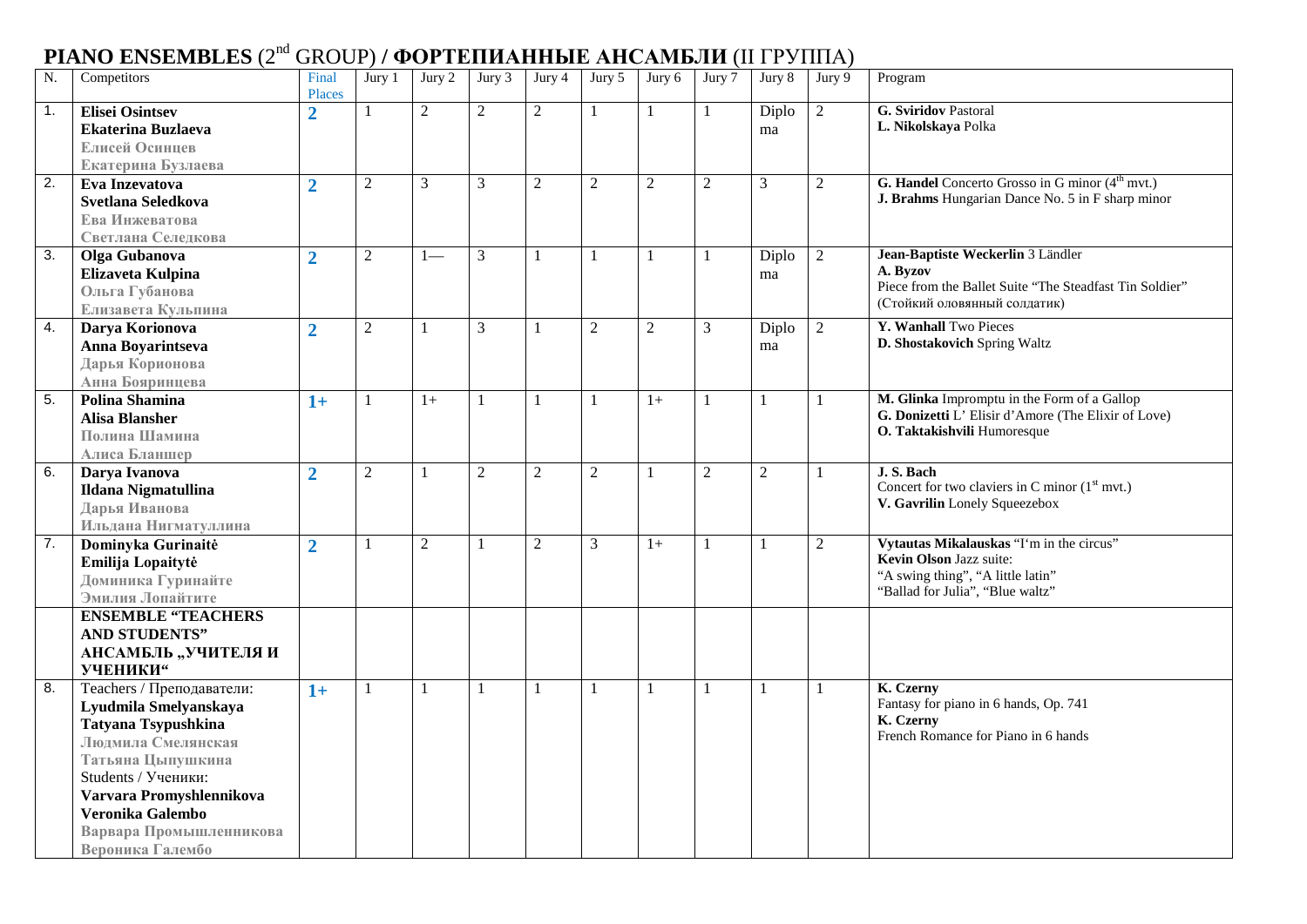# **CHAMBER ENSEMBLES, VIOLIN / КАМЕРНЫЕ АНСАМБЛИ, СКРИПКА**

Chairman of the Jury **Alexandr Glazunov** The Jury: **Tetyana Morgunova Vladimir Reva Ilia Skuratovskij Eleonora Tkach**

### **VIOLIN. СКРИПКА**

| N. | Competitors               | <b>Final Places</b> | Jury 1 | Jury 2         | Jury 3         | Jury 4 | Jury 5            | Programs                                               |
|----|---------------------------|---------------------|--------|----------------|----------------|--------|-------------------|--------------------------------------------------------|
| 1. | <b>Marie Tofte-Hansen</b> | $\mathbf{\Omega}$   |        | ↑              | $\overline{2}$ |        |                   | <b>Pablo Sarasate</b>                                  |
|    | Мария Тофте-Хансен        |                     |        |                |                |        |                   | Introduction et Tarantella                             |
|    | III group                 |                     |        |                |                |        |                   | <b>Poul Ruders</b>                                     |
|    |                           |                     |        |                |                |        |                   | Bel Canto, 2004                                        |
|    |                           |                     |        |                |                |        |                   |                                                        |
| 2. | <b>Maria Prem</b>         |                     | 3      | $\overline{2}$ |                |        | <b>Grand Prix</b> | W. A. Mozart                                           |
|    | Мария Прем                |                     |        |                |                |        |                   | Violin Concert No. 5 in A-Major KV219 $(1st$ mvt.)     |
|    | IV group                  |                     |        |                |                |        |                   | Jenö Hubay                                             |
|    |                           |                     |        |                |                |        |                   | Carmen Fantasie Brillante for Violin and Piano         |
|    |                           |                     |        |                |                |        |                   |                                                        |
| 3. | Mariia Saveleva           | $\mathbf{\Omega}$   | 3      | 3              |                |        |                   | <b>Heinrich Biber</b>                                  |
|    | Мария Савельева           |                     |        |                |                |        |                   | Passacaglia for Violin solo                            |
|    | VI group                  |                     |        |                |                |        |                   | W. A. Mozart                                           |
|    |                           |                     |        |                |                |        |                   | Concerto in D major $(1st$ mvt.)                       |
|    |                           |                     |        |                |                |        |                   | <b>Efrem Zimbalist</b>                                 |
|    |                           |                     |        |                |                |        |                   | Fantasy on Themes from the Opera "The Golden Cockerel" |
|    |                           |                     |        |                |                |        |                   | (Фантазия на темы из оперы «Золотой петушок»)          |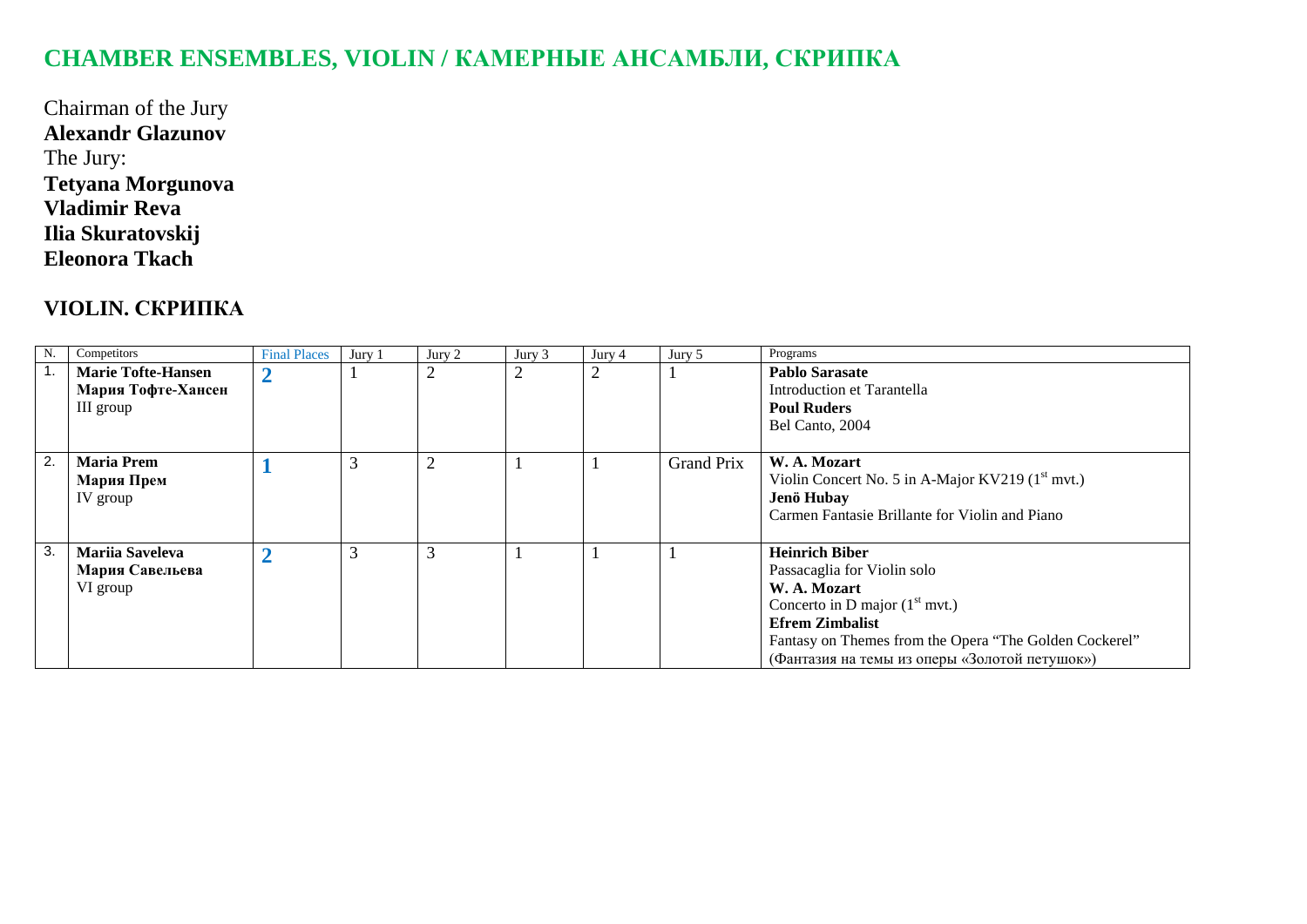## **CHAMBER ENSEMBLES. КАМЕРНЫЕ АНСАМБЛИ**

| N.             | Competitors                                                                                                 | <b>Final Places</b>     | Jury 1         | Jury 2         | Jury 3         | Jury 4            | Jury 5         | Programs                                                                                                 |
|----------------|-------------------------------------------------------------------------------------------------------------|-------------------------|----------------|----------------|----------------|-------------------|----------------|----------------------------------------------------------------------------------------------------------|
| $\overline{1}$ | <b>Katrina Saffuri</b><br>Viola<br>Violetta Fialko<br>Piano<br>IV group                                     | $\overline{\mathbf{3}}$ | $\overline{2}$ | 3              | Diploma        | $\mathfrak{Z}$    | 2              | M. Glinka<br>Sonata for Viola and Piano in D minor                                                       |
| $\overline{2}$ | <b>Vladyslav Nikulin</b><br>Violin<br>Hrystyna Merchuk<br>Cello<br><b>Olena Piliia</b><br>Piano<br>IV group | $\overline{2}$          | $\overline{2}$ | $\overline{2}$ | $\overline{2}$ | $\sqrt{2}$        |                | D. Shostakovich<br>Trio No. 1 in C minor, opus 8                                                         |
| $\overline{3}$ | <b>Kirill Maslennikov</b><br>Violin<br><b>Marina Maksimchuk</b><br>Piano<br>IV group                        | $\overline{2}$          | 3              | $\sqrt{2}$     |                |                   |                | E. Elgar<br>Sonata for Violin and Piano in E minor                                                       |
| $\overline{4}$ | <b>Bohdan Burbyha</b><br>Violin<br>Iryna Rozhkova<br>Piano<br>IV group                                      | $\overline{2}$          | $\overline{2}$ | 3              |                |                   | $\overline{2}$ | F. Poulenc<br>Sonata for Violin and Piano                                                                |
| $\sqrt{5}$     | Saule Tuyakova<br>Viola<br>Shakhizada Kulseitova<br>Piano<br>V group                                        | $\overline{\mathbf{3}}$ | Diploma        | 2              | 3              | 3                 | Diploma        | L. van Beethoven<br>Romance                                                                              |
| 6              | <b>Banu Dalisheva</b><br>Flute<br><b>Lyubov Glinka</b><br>Piano<br>V group                                  | $1+$                    | $\mathbf{1}$   |                |                | <b>Grand Prix</b> |                | J.S. Bach<br>Sonata for Flute No. 5 in E minor<br><b>Henri Dutilleux</b><br>Sonatina for Flute and Piano |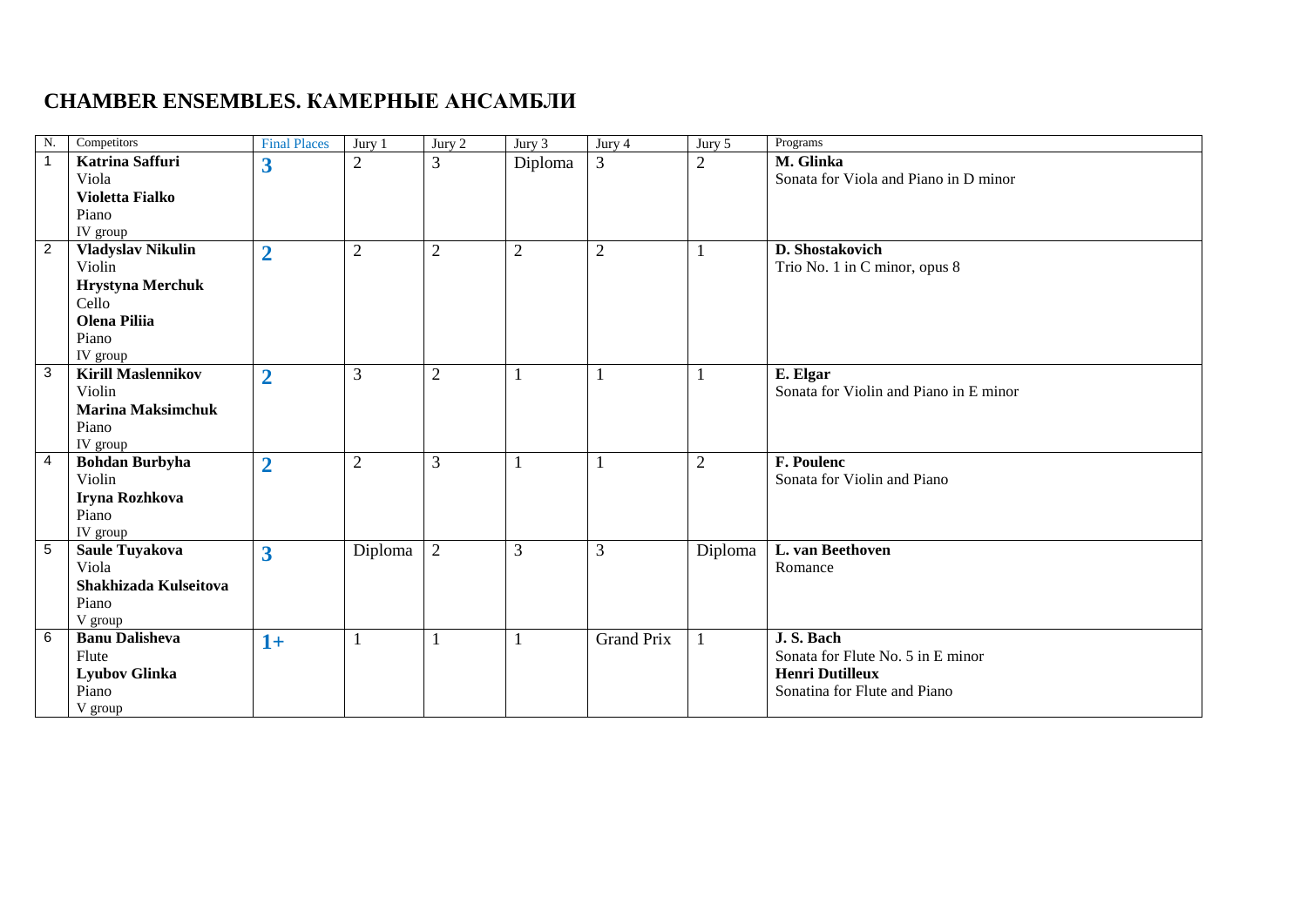## **WOOD AND BRASS INSTRUMENTS / ДУХОВЫЕ ИНСТРУМЕНТЫ**

Chairman of the Jury **Mykhaylo Mymryk**  The Jury: **Mykola Artiushenko Yurii Dondakov Anton Kushnir Irina Pimenova Volodymyr Podolchuk Roman Vovk**

#### **SOLOISTS WITH ORCHESTRA, 'TEACHER AND STUDENTS' ENSEMBLE** СОЛИСТЫ С ОРКЕСТРОМ, АНСАМБЛЬ "УЧИТЕЛЬ И УЧЕНИК"

| N.             | Competitors            | <b>Final Places</b> | Jury 1  | Jury 2            | Jury 3            | Jury 4      | Jury 5            | Jury 6            | Jury 7     | Program                          |
|----------------|------------------------|---------------------|---------|-------------------|-------------------|-------------|-------------------|-------------------|------------|----------------------------------|
|                | <b>Roman Mymryk</b>    | $1+$                |         |                   |                   |             |                   |                   |            | Roberto Molinelli                |
|                | Роман Мимрик           |                     |         | <b>Grand Prix</b> |                   |             |                   | <b>Grand Prix</b> | Grand Prix | Four Pictures From New York      |
|                | Saxophone              | <b>Special</b>      |         |                   |                   |             |                   |                   |            | II. Tango Club                   |
|                | Group II               | diploma             |         |                   |                   |             |                   |                   |            |                                  |
| $\overline{2}$ | Alina Sapunkova        | $1+$                |         |                   | <b>Grand Prix</b> |             |                   | <b>Grand Prix</b> |            | W. A. Mozart                     |
|                | Аліна Сапункова        |                     |         |                   |                   |             | <b>Grand Prix</b> |                   |            | Bassoon Concerto in B-flat major |
|                | Bassoon                |                     |         |                   |                   |             |                   |                   |            |                                  |
|                | Group III              |                     |         |                   |                   |             |                   |                   |            |                                  |
| 3              | 'TEACHER AND           | <b>Honourary</b>    | Diploma | 2                 | Diploma           | Participant | 3                 | Diploma           | 3          | P. McCartney                     |
|                | STUDENTS'              | <b>Diploma</b>      |         |                   |                   |             |                   |                   |            | Yesterday                        |
|                | <b>ENSEMBLE</b>        |                     |         |                   |                   |             |                   |                   |            | А. Даргомыжский                  |
|                | АНСАМБЛЬ               |                     |         |                   |                   |             |                   |                   |            | Ванька-Танька                    |
|                | "УЧИТЕЛЬ И             |                     |         |                   |                   |             |                   |                   |            | (A. Dargomyzhsky Vanka-Tanka)    |
|                | УЧЕНИК"                |                     |         |                   |                   |             |                   |                   |            |                                  |
|                | Nazarii Maevskiy       |                     |         |                   |                   |             |                   |                   |            |                                  |
|                | Назарий Маевский       |                     |         |                   |                   |             |                   |                   |            |                                  |
|                |                        |                     |         |                   |                   |             |                   |                   |            |                                  |
|                | Trumpet                |                     |         |                   |                   |             |                   |                   |            |                                  |
|                | <b>Viktor Maevskiy</b> |                     |         |                   |                   |             |                   |                   |            |                                  |
|                | Виктор Маевский        |                     |         |                   |                   |             |                   |                   |            |                                  |
|                | Trumpet                |                     |         |                   |                   |             |                   |                   |            |                                  |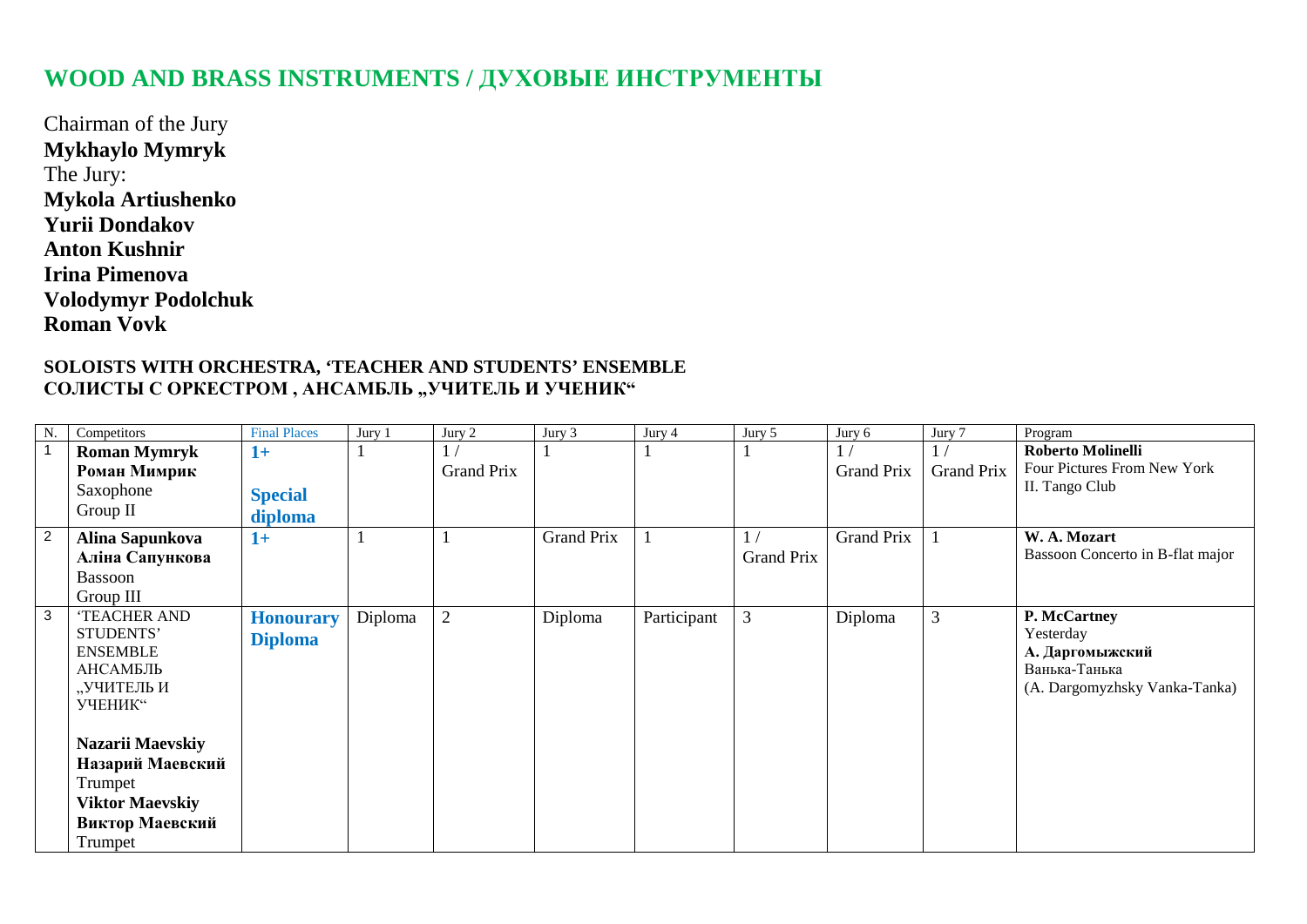# **WOOD AND BRASS INSTRUMENTS, SOLOISTS / ДУХОВЫЕ ИНСТРУМЕНТЫ, СОЛЬНОЕ ИСПОЛНЕНИЕ**

| N.               | Competitors            | <b>Final Places</b>     | Jury 1         | Jury 2         | Jury 3     | Jury 4         | Jury 5         | Jury 6         | Jury $\overline{7}$ | Program                                                                |
|------------------|------------------------|-------------------------|----------------|----------------|------------|----------------|----------------|----------------|---------------------|------------------------------------------------------------------------|
| $\mathbf{1}$ .   | Polina Alekseeva       | $\overline{2}$          | $\overline{2}$ | $\overline{2}$ |            | $\overline{2}$ | $1+$           | 3              | $\overline{3}$      | К. В. Глюк Ария Наяды из оперы «Армиды»                                |
|                  | Полина Алексеева       |                         |                |                |            |                |                |                |                     | (Ch.W. Gluck Aria from the Opera "Armide")                             |
|                  | Flute                  |                         |                |                |            |                |                |                |                     | Y. Dolzhikov Romance "Nostalgia"                                       |
|                  | Group I                |                         |                |                |            |                |                |                |                     | L. Boccerini Minuet                                                    |
| $\overline{2}$ . | Nazarii Maevskiy       | $\overline{2}$          | $\overline{3}$ |                |            | 3              | 1              | $\overline{2}$ | $\mathbf{1}$        | T. Albinoni                                                            |
|                  | Назарий Маевский       |                         |                |                |            |                |                |                |                     | Trumpet Concerto in E-flat major $(3rd$ and $4th$ mvt.)                |
|                  | Trumpet                |                         |                |                |            |                |                |                |                     | A. R. Ranger                                                           |
|                  | Group II               |                         |                |                |            |                |                |                |                     | Carnival of Venice                                                     |
| $\overline{3}$ . | <b>Ilia Kipchatov</b>  | $\overline{\mathbf{3}}$ | $\overline{2}$ | 3              | 2/3        | 3              | $\overline{2}$ | Diploma        | 3/                  | <b>Unknown Author</b>                                                  |
|                  | Илья Кипчатов          |                         |                |                |            |                |                |                | Diploma             | Corranto                                                               |
|                  | French Horn            |                         |                |                |            |                |                |                |                     | W. A. Mozart                                                           |
|                  | Group II               |                         |                |                |            |                |                |                |                     | Song of the little shepherd                                            |
| $\overline{4}$ . | <b>Roman Mymryk</b>    | $1+$                    | $\mathbf{1}$   |                |            |                | $\mathbf{1}$   |                | $\mathbf{1}$        | J.S. Bach                                                              |
|                  | Роман Мимрик           |                         |                |                |            |                |                |                |                     | Partita No. 2 (BWV 1004)                                               |
|                  | Saxophone              |                         |                |                |            |                |                |                |                     | A. Waignein                                                            |
|                  | Group III              |                         |                |                |            |                |                |                |                     | Rhapsody $(1st mvt.)$                                                  |
| 5.               | Serhii Udod            | $1+$                    | $\overline{2}$ |                |            |                | $\mathbf{1}$   |                | -1                  | N. Rimsky-Korsakov                                                     |
|                  | Сергій Удод            |                         |                |                |            |                |                |                |                     | "Flight of the bumblebee"                                              |
|                  | Clarinet               |                         |                |                |            |                |                |                |                     | K. Kurpiński                                                           |
|                  | Group IV               |                         |                |                |            |                |                |                |                     | Clarinet Concerto in B-flat major                                      |
| 6.               | <b>Bohdan-Nestor</b>   | $\overline{\mathbf{3}}$ | Diploma        | 3              | $\sqrt{2}$ | $\overline{3}$ | $\mathbf{2}$   | Diploma        | $\overline{2}$      | E. Larsson                                                             |
|                  | <b>Kinash</b>          |                         |                |                |            |                |                |                |                     | Concertino $(2nd$ and $3rd$ mvt.)                                      |
|                  | Богдан-Нестор          |                         |                |                |            |                |                |                |                     | Vl. Blazhevich                                                         |
|                  | Кінаш                  |                         |                |                |            |                |                |                |                     | Trombone Concerto No 2 $(2nd$ mvt.)                                    |
|                  | Trombone               |                         |                |                |            |                |                |                |                     |                                                                        |
|                  | Group IV               |                         |                |                |            |                |                |                |                     |                                                                        |
| 7.               | <b>Adrian Shyiko</b>   | 1                       | 3              |                |            |                | $\mathbf{1}$   | Grand          | $\mathbf{1}$        | E. Larsson                                                             |
|                  | Адріан Шийко           |                         |                |                |            |                |                | Prix           |                     | Concertino                                                             |
|                  | Trombone               |                         |                |                |            |                |                |                |                     | A. Guilmant                                                            |
|                  | Group IV               |                         |                |                |            |                |                |                |                     | Morceau Symphonique                                                    |
| 8.               | <b>Roman Kurpita</b>   | $\overline{2}$          | $\mathfrak{2}$ |                | 3          |                | $\mathbf{1}$   | $\overline{2}$ | $\mathbf{1}$        | J. Hummel                                                              |
|                  | Роман Курпіта          |                         |                |                |            |                |                |                |                     | Trumpet Concerto in E flat major $(2nd$ and $3rd$ mvt.)                |
|                  | Trumpet                |                         |                |                |            |                |                |                |                     | M. Berdyev                                                             |
|                  | Group IV               |                         |                |                |            |                |                |                |                     | Elegy                                                                  |
| 9.               | <b>Nazar Yarmoliuk</b> | $\overline{2}$          |                | $\overline{2}$ |            |                | $\overline{2}$ | $\overline{2}$ | $\overline{3}$      | C. M. von Weber                                                        |
|                  | Назар Ярмолюк          |                         |                |                |            |                |                |                |                     | Clarinet Concerto No. 2 in E flat major, Op. 74 (1 <sup>st</sup> mvt.) |
|                  | Clarinet               |                         |                |                |            |                |                |                |                     | R. Schumann                                                            |
|                  | Group IV               |                         |                |                |            |                |                |                |                     | Fantasiestücke, Op. 73, No.1                                           |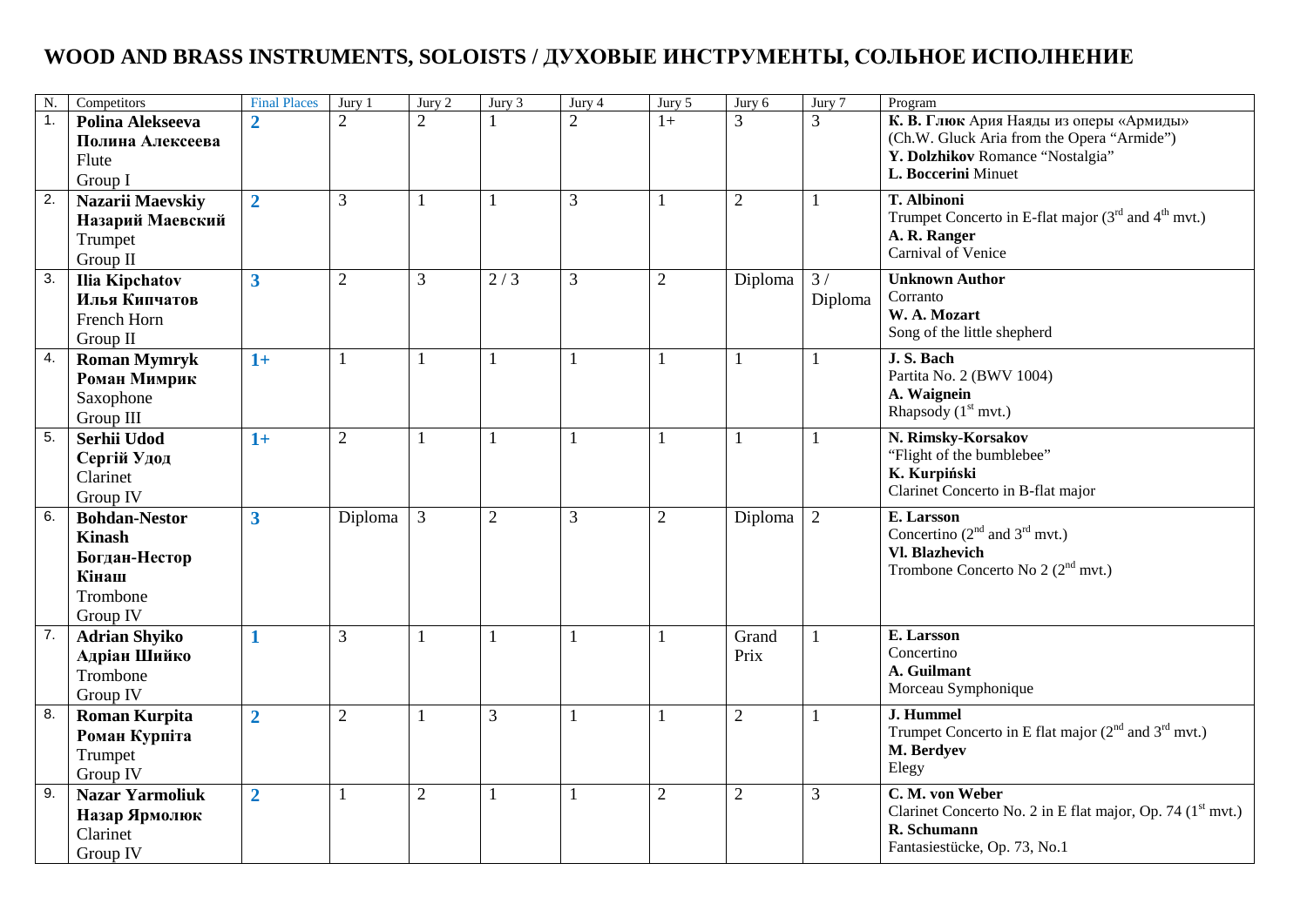| 10.             | <b>Maksym Dyvak</b><br>Максим Дивак<br>Trombone<br>Group IV          | $\overline{\mathbf{3}}$   | 3              | $\mathbf{2}$   |                     | Diploma        | $\overline{2}$ | Diploma        | 2              | <b>Ferdinand David</b><br>Concertino for trombone with Orchestra $(1st$ mvt.)<br>C. Saint-Saëns<br>Cavatine             |
|-----------------|----------------------------------------------------------------------|---------------------------|----------------|----------------|---------------------|----------------|----------------|----------------|----------------|-------------------------------------------------------------------------------------------------------------------------|
| 11.             | <b>Mykhailo Beznosyk</b><br>Михайло Безносик<br>Clarinet<br>Group IV | $\overline{2}$            | 3              | 3              |                     | $\overline{2}$ | $\overline{2}$ | $\overline{2}$ | $\overline{2}$ | W. A. Mozart<br>Clarinet Concerto in A major $(1st$ mvt.)<br>N. Rimsky-Korsakov<br>Flight of the Bumblebee              |
| 12.             | Hrystyna Letsyn<br>Христина Лецин<br>Saxophone<br>Group IV           |                           |                | $\overline{2}$ | 3                   |                |                |                |                | Takashi Yoshimatsu<br>Sonata $(1st$ and $2nd$ mvt.)                                                                     |
| 13.             | <b>Mykhailo Huchok</b><br>Михайло Гучок<br>Bassoon<br>Group IV       | $\overline{2}$            | $\overline{2}$ | $\overline{2}$ | $\overline{2}$      | $\overline{2}$ | $\overline{2}$ | Diploma        |                | M. Lysenko<br>Page from Album<br><b>B.</b> Dvarionas<br>Themes and Variations for Bassoon and Piano                     |
| 14.             | <b>Maria Bilash</b><br>Марія Білаш<br>Trombone<br>Group IV           | $\overline{2}$            | $\overline{2}$ |                | 2/3                 | $\overline{2}$ | $\overline{2}$ |                |                | E. Bozza<br>Hommage a Bach<br>S. Šulek<br>Trombone Sonata Vox Gabrieli                                                  |
| $\overline{15}$ | <b>Andrii Datchuk</b><br>Андрій Датчук<br><b>Bassoon</b><br>Group V  | <b>Special</b><br>diploma | $\overline{2}$ | $\overline{2}$ |                     | Grand<br>Prix  |                | $\overline{2}$ | $\overline{2}$ | A. Tansman<br>Sonatine for Bassoon and Piano $(3rd$ mvt.)<br>J. C. Bach<br>Bassoon Concerto in E major $(2nd$ mvt.)     |
| 16.             | Solomiia Kachur<br>Соломія Качур<br>Clarinet<br>Group V              |                           |                |                | 1/<br>Grand<br>Prix |                | $\overline{2}$ |                | $\overline{2}$ | R. Schumann<br>Fantasy Piece for clarinet and Piano, Op. 73<br>F. Poulenc<br>Sonata for Clarinet and Piano $(1st$ mvt.) |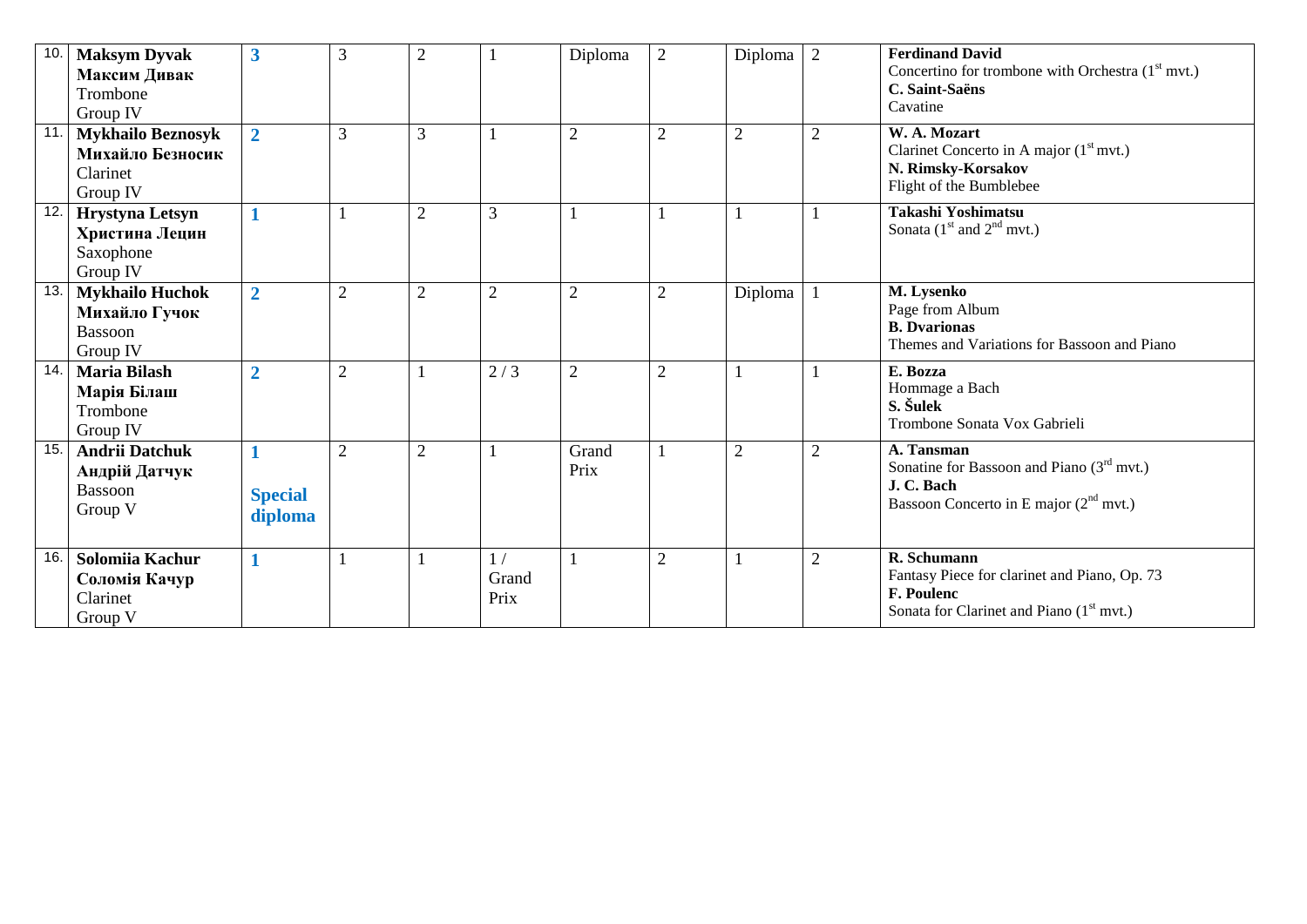# **SOLO SINGING, ART OF ACCOMPANIMENT** / **СОЛЬНОЕ ПЕНИЕ, ИСКУССТВО АККОМПАНЕМЕНТА**

Chairman of the Jury **Lioudmila Kolos**  The Jury: **Audronė Eitmanavičiūtė Galina Glazunova Sabina Martinaitytė Elena Stachowska Ekaterina Starodubrovskaya** 

#### **ART OF ACCOMPANIMENT / ИСКУССТВО АККОМПАНЕМЕНТА**

|    | Competitors               | <b>Final Places</b> | Jury 1 | Jury 2         | Jury 3         | Jury 4         | Jury 5 | Jury 6 | Program                                             |
|----|---------------------------|---------------------|--------|----------------|----------------|----------------|--------|--------|-----------------------------------------------------|
|    | Polina Shamina            |                     |        |                | $\overline{2}$ |                |        |        | А. Варламов Красный сарафан                         |
|    | Полина Шамина             |                     |        |                |                |                |        |        | С. Сиротин «Если ты пришел к знакомым» из цикла     |
|    |                           |                     |        |                |                |                |        |        | «Вредные советы» (слова Г. Остера)                  |
|    |                           |                     |        |                |                |                |        |        | М. Глинка Танец из оперы «Иван Сусанин»             |
| 2. | Olena Tolokolnikova       |                     |        | 3              | $\overline{2}$ | $\overline{2}$ |        |        | Б. Лятошинский Ой, піду я до млина                  |
|    | Елена                     |                     |        |                |                |                |        |        | P. Mascagni                                         |
|    | Толокольникова            |                     |        |                |                |                |        |        | Aria di Santuzza dall'opera "Cavalleria rusticana"  |
|    |                           |                     |        |                |                |                |        |        | P. Шуман Mondnacht                                  |
| 3. | <b>Mykhailo Diordiiev</b> |                     |        | $\overline{2}$ | $\overline{2}$ |                |        |        | М. Скорик Якби мені черевики                        |
|    | Михаил Диордиев           |                     |        |                |                |                |        |        | А. Каталани Романс Валли из оперы «Валли»           |
|    |                           |                     |        |                |                |                |        |        | С. Рахманинов Отрывок из А. Мюссе                   |
| 4. | <b>Oleksandra</b>         |                     |        |                |                | $\overline{2}$ |        |        | К. Данькевич                                        |
|    | Liubchynska               |                     |        |                |                |                |        |        | Монолог Богдана из оперы «Богдан Хмельницкий»       |
|    | Александра                |                     |        |                |                |                |        |        | <b>B. Britten</b> The Sally Gardens                 |
|    | Любчинская                |                     |        |                |                |                |        |        | Українська народна пісня Грицю, Грицю, до роботи    |
|    |                           |                     |        |                |                |                |        |        | (обработка В. Косенко)                              |
| 5. | <b>Alexey Sleptsov</b>    | $\overline{2}$      |        | 3              |                | $\overline{2}$ |        |        | P. Mascagni                                         |
|    | Алексей Слепцов           |                     |        |                |                |                |        |        | Voi lo sapete, o mamma. Aria di Santuzza dall'opera |
|    |                           |                     |        |                |                |                |        |        | "Cavalleria rusticana"                              |
|    |                           |                     |        |                |                |                |        |        | П. Чайковский То было раннею весной                 |
|    |                           |                     |        |                |                |                |        |        | Герман Комраков Туруйалар (Журавли)                 |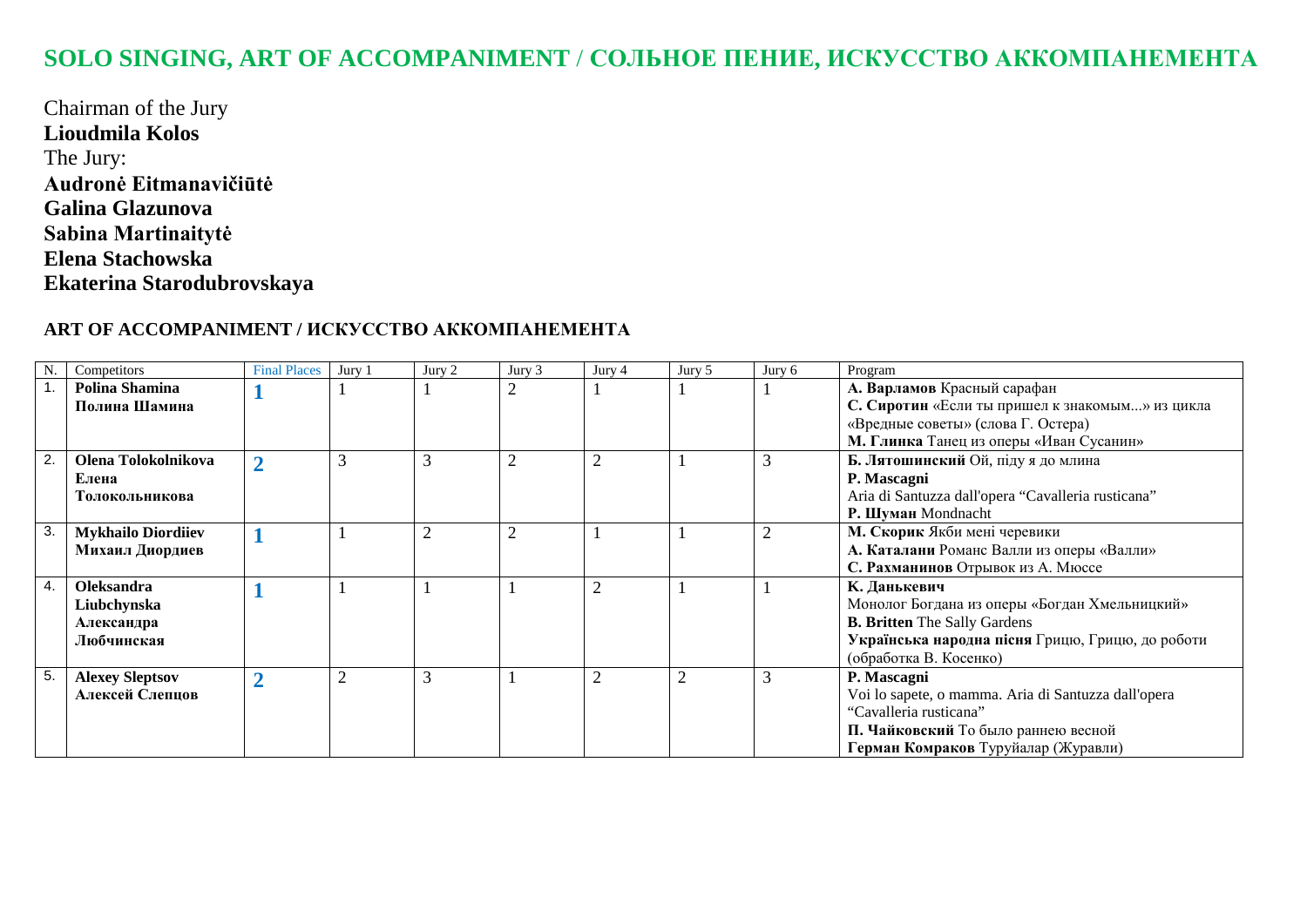#### **SOLO SINGING / GROUPS I, II, III, VI / СОЛЬНОЕ ПЕНИЕ**

| N. | Competitors               | <b>Final Places</b> | Jury 1         | Jury 2         | Jury 3         | Jury 4         | Jury 5         | Jury 6         | Program                                          |
|----|---------------------------|---------------------|----------------|----------------|----------------|----------------|----------------|----------------|--------------------------------------------------|
|    | Vladyslava Zarudna        | $\mathbf 2$         |                |                | 3              | $\overline{2}$ |                |                | Р. Шуман Совёнок                                 |
|    | Владислава Зарудная       |                     |                |                |                |                |                |                | Л. Ревуцкий                                      |
|    | Group I                   |                     |                |                |                |                |                |                | Подоляночка                                      |
| 2. | Anastasiia Levchenko      | $\overline{2}$      | $\overline{2}$ |                | 3              | $\overline{2}$ | $\overline{2}$ | $\overline{2}$ | И. С. Бах Свет несет на землю радость            |
|    | Анастасия Левченко        |                     |                |                |                |                |                |                | В. Заремба                                       |
|    | Group I                   |                     |                |                |                |                |                |                | Утоптала стежечку (слова Т. Шевченко)            |
| 3. | Olga Nykytiuk             | $\overline{2}$      |                | $\overline{4}$ | $\overline{2}$ |                | 2              | $\overline{4}$ | Alessandro Scarlatti O cessate di piagarmi       |
|    | Ольга Никитюк             |                     |                |                |                |                |                |                | Українська народна пісня                         |
|    | Group I                   |                     |                |                |                |                |                |                | Ой, джигуне, джигуне                             |
| 4. | <b>Bogdan Shkoda</b>      | $1+$                |                |                |                |                |                |                | T. Giordani Caro mio ben                         |
|    | Богдан Шкода              |                     |                |                |                |                |                |                | Українська народна пісня Дивлюсь я на небо       |
|    | Group II                  |                     |                |                |                |                |                |                | (обработка Владислава Зарембы)                   |
| 5. | Viktoria Brei             | $\overline{2}$      | $\overline{2}$ | $\overline{2}$ | $\overline{2}$ |                |                | 3              | A. Vivaldi Vieni, vieni, o mio diletto           |
|    | Вікторія Брей             |                     |                |                |                |                |                |                | К. Стеценко Стояла я і слухала весну (Стояла я и |
|    | Group II                  |                     |                |                |                |                |                |                | слушала весну), слова Л. Украинки                |
| 6. | <b>Anzhelika Semenova</b> | $\overline{2}$      | $\overline{2}$ | $\overline{2}$ | $\overline{2}$ | 3              | $\overline{2}$ | $\overline{2}$ | Дж. Перголези Ариетта «Если любишь»              |
|    | Анжелика Семенова         |                     |                |                |                |                |                |                | А. Алябьев Романс «И я выйду ль на крылечко»     |
|    | Group III                 |                     |                |                |                |                |                |                | Українська народна пісня Гандзя                  |
| 7. | <b>Alena Shako</b>        |                     |                |                |                | $\overline{2}$ | $\overline{2}$ | $\overline{2}$ | G. Verdi Saper vorreste.                         |
|    | Алена Шако                |                     |                |                |                |                |                |                | М. Глинка К Цитре                                |
|    | Group III                 |                     |                |                |                |                |                |                | И. Дунаевский Песня Маруси из оперетты «Дороги к |
|    |                           |                     |                |                |                |                |                |                | Счастью»                                         |
| 8. | Group VI                  | Partici-            | Diploma        | Participant    | Participant    | Diploma/       | Participant    | Participant    | W. A. Mozart                                     |
|    | Non-Professional Singer,  | pant                |                |                |                | Participant    |                |                | Una donna a quindici anni                        |
|    | Группа «Любители»         |                     |                |                |                |                |                |                | Despina' Aria from the opera "Cosi fan tutte"    |
|    | (без профессионального    |                     |                |                |                |                |                |                | С. Рахманинов                                    |
|    | музыкального              |                     |                |                |                |                |                |                | «Сон», слова А. Плещеева (из Гейне)              |
|    | образования)              |                     |                |                |                |                |                |                |                                                  |
|    | Sofiia Hryshan            |                     |                |                |                |                |                |                |                                                  |
|    | София Гришан              |                     |                |                |                |                |                |                |                                                  |

# **SOLO SINGING. 4th AND 5th GROUPS. / СОЛЬНОЕ ПЕНИЕ. ПРОФЕССИОНАЛЬНЫЕ ПЕВЦЫ.**

|     | Competitors            | <b>Final Places</b> | Jury. | Jury 2 | Jury 3 | Jury 4  | Jury 5 | Jury 6 | Program                                                     |
|-----|------------------------|---------------------|-------|--------|--------|---------|--------|--------|-------------------------------------------------------------|
| 9.  | Emilija Bagdonaitė     |                     |       |        |        |         |        |        | J. Haydn Recitativo e aria da Euridice dall'opera "Orfeo ed |
|     | Эмилия Багдонайте      |                     |       |        |        |         |        |        | Euridice"                                                   |
|     | Group IV               |                     |       |        |        |         |        |        | V. Kuprevičius Lakštingalos giesmė (lyrics P. Babicko)      |
|     |                        |                     |       |        |        |         |        |        | M. K. Oginski Romance "Dafne" (lyrics G. B. Perucchini)     |
|     | 10. Karyna Shyshkovska |                     |       |        |        |         |        |        | W. A. Mozart Ridente la calma                               |
|     | Карина Шишковська      |                     |       |        |        |         |        |        | F. Schubert Seligkeit (Блаженство)                          |
|     | Group IV               |                     |       |        |        |         |        |        | Л. Дычко «Я — хочеш? — зачарую ліс»                         |
| 11. | Luo Jianjun            |                     |       |        |        | Diploma |        |        | A. Scarlatti Chi vuole innamorarsi                          |
|     | Луо Цзяньцзюнь         |                     |       |        |        |         |        |        | А. Алябьев Если жизнь тебя обманет                          |
|     | Group IV               |                     |       |        |        |         |        |        | Ц. Кюи Царскосельская статуя                                |